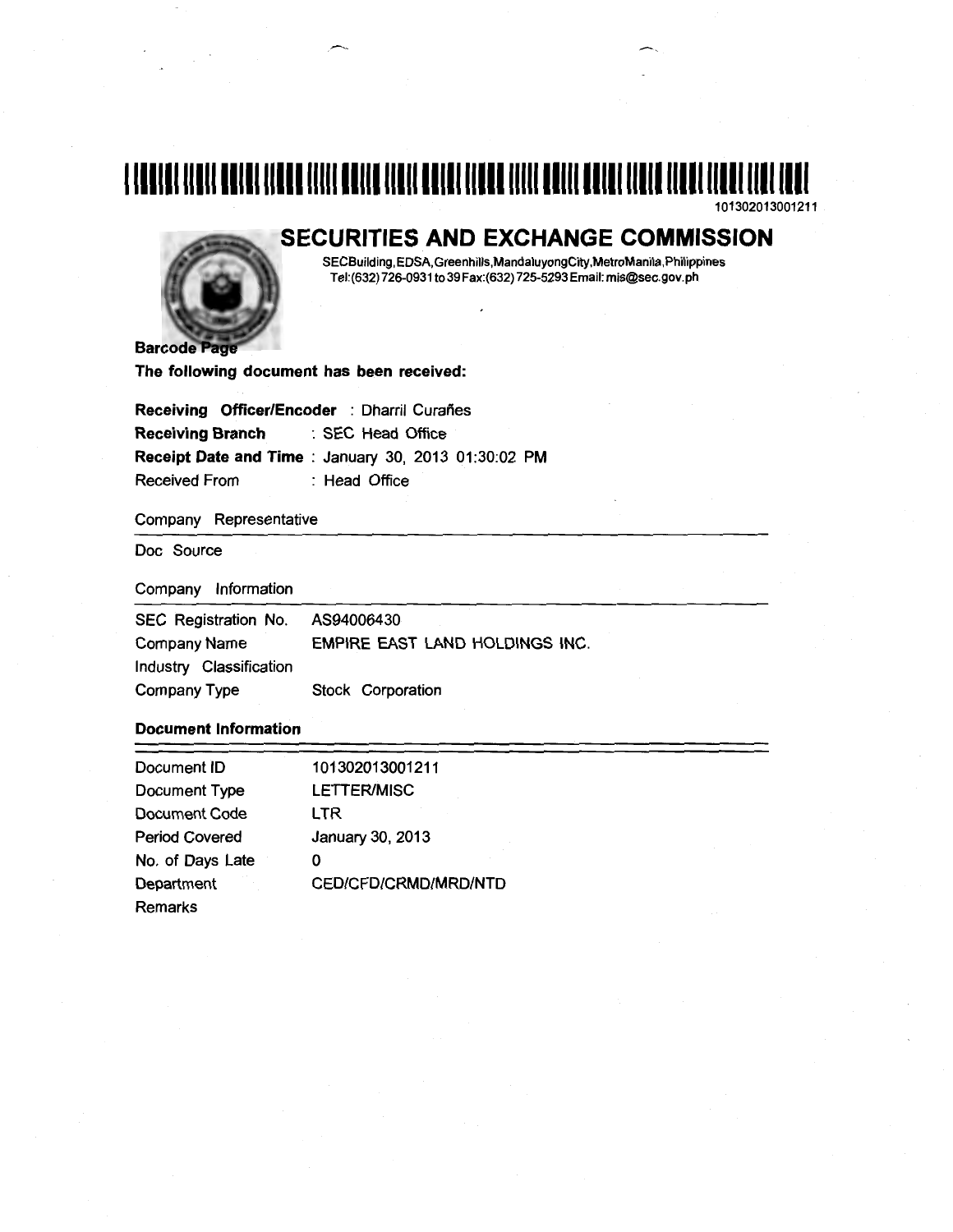

January 30, 2013

ò.  $\sum_{i=1}^{N}$ 

> Corporation Finance Department Securities and Exchange Commission SEC Building, EDSA, Greenhills, Mandaluyong City, Metro Manila

Attention: Atty. Justina F. Callangan **Director** 

Disclosure Department Philippine Stock Exchange, Inc. 3/F Tower One and Exchange Plaza Ayala Triangle, Ayala Avenue Makati City

Attention: Ms. Janet A. Encarnacion Head, Disclosure Department

Re : Compliance with Manual on Corporate Governance

Gendemen:

We submit herewith a Certificate on the Company's compliance with its Manual on Corporate Governance.

Very truly yours,

 $\sqrt{2}$ I I  $Z$ lam $J$ 

**EVELYN G. CACHO** Compliance Officer and Corporate Information Officer

Empire East Land Holdings, Inc.